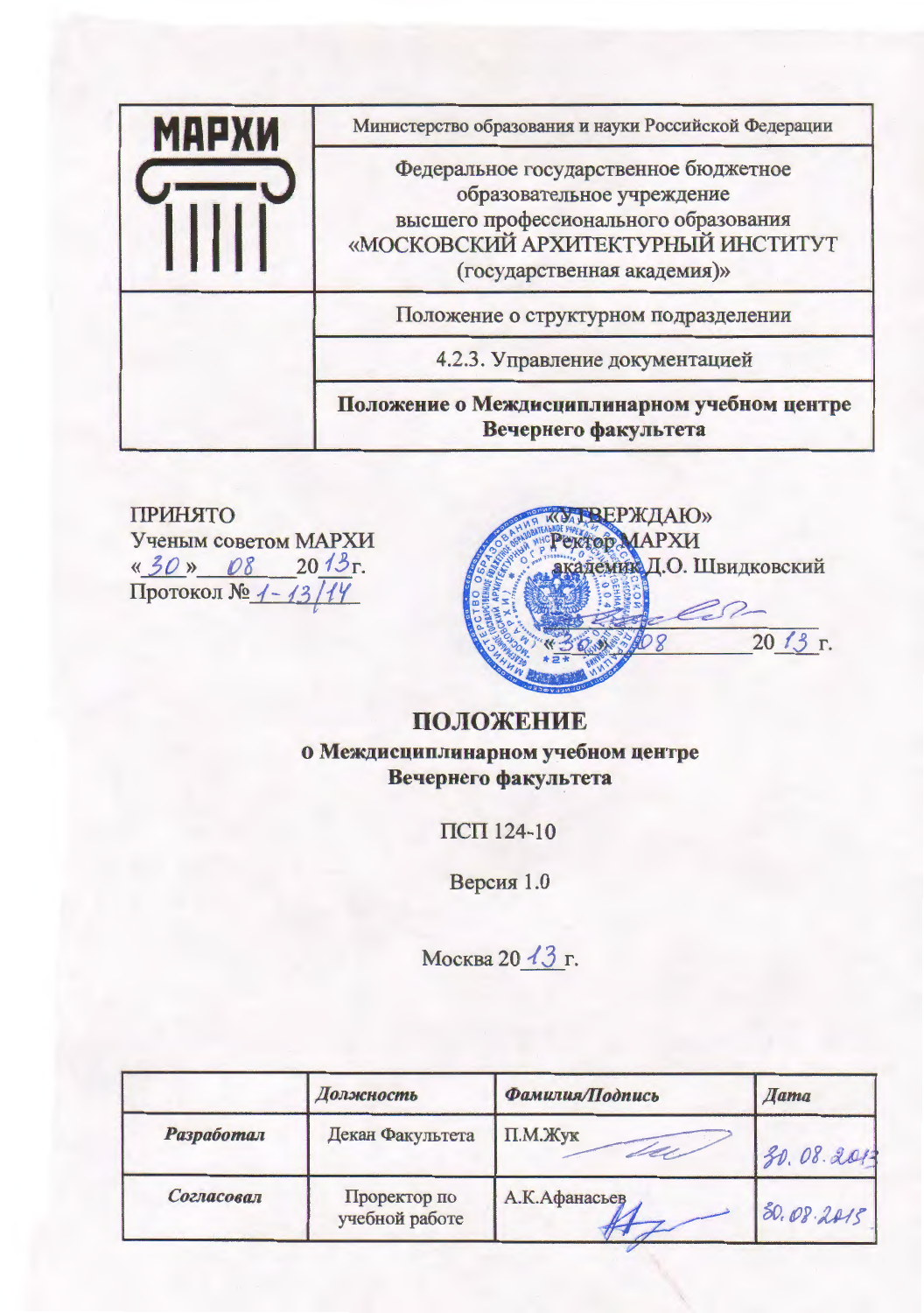## МИНИСТЕРСТВО ОБРАЗОВАНИЯ И НАУКИ РОССИЙСКОЙ ФЕДЕРАЦИИ

федеральное государственное бюджетное образовательное учреждение высшего профессионального образования «Московский архитектурный институт (государственная академия)»

> ПРИНЯТО Решением Ученого совета МАРХИ 30 августа 2013 г., протокол № 1-13/14

## ПОЛОЖЕНИЕ

о междисциплинарном учебном центре Вечернего факультета федерального государственного бюджетного образовательного учреждения высшего профессионального образования «Московский архитектурный институт (государственная академия)»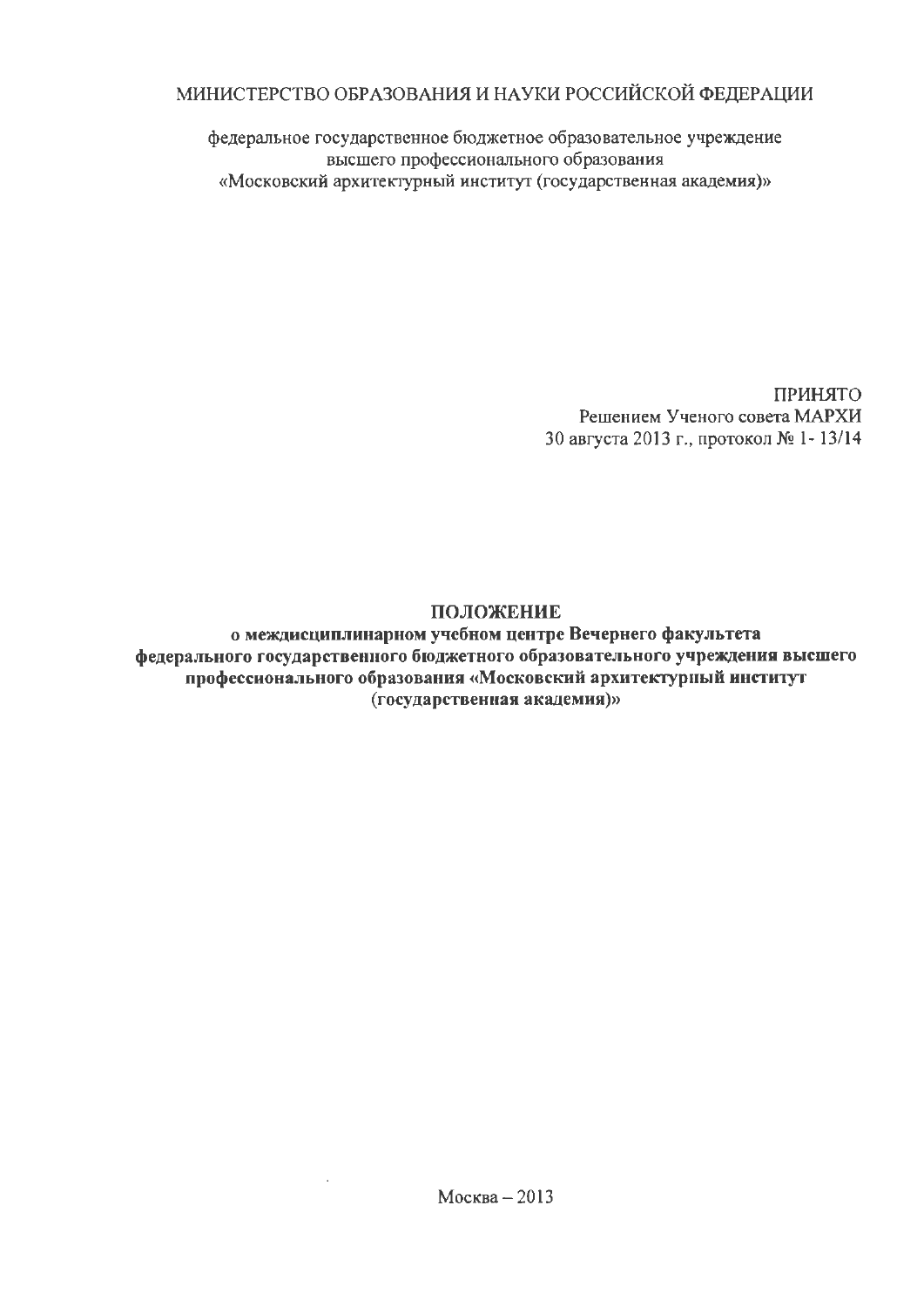## 1. Общие положения

1.1. Междисциплинарный учебный центр (далее - МУЦ ВФ) Вечернего факультета подразделением Вечернего факультета фелерального является СТРУКТУРНЫМ государственного бюджетного образовательного учреждения высшего профессионального образования «Московский архитектурный институт (государственная академия)» (далее -МАРХИ).

1.2. Настоящее положение определяет порядок деятельности междисциплинарного учебного центра Вечернего факультета федерального государственного бюджетного образовательного учреждения высшего профессионального образования «Московский архитектурный институт (государственная академия)».

1.3. Полное официальное наименование: Междисциплинарный учебный центр Вечернего факультета федерального государственного бюджетного образовательного учреждения профессионального образования «Московский архитектурный институт высшего (государственная академия)».

Сокращенное официальное наименование: МУЦ Вечернего факультета МАРХИ (аббревиатура – МУЦ ВФ МАРХИ).

1.4. МУЦ в своей деятельности руководствуется действующими законодательными и нормативными правовыми актами Российской Федерацин, Уставом МАРХИ, решеннями Ученого совета МАРХИ, приказами и распоряжениями ректора МАРХИ, Правилами внутреннего распорядка МАРХИ, настоящим Положением и иными локальными актами МАРХИ.

1.5. Почтовый адрес МУЦ: Москва, ул. Рождественка, д. 11/4, корп. 1, стр. 4

## 2. Цели МУЦ ВФ

2.1. МУЦ ВФ является организационной формы интеграции и координации усилий образовательного, методического, научного и инновационно-внедренческого потенциала подразделений МАРХИ для деятсльности в образовательной, методической и научной сферах, включая популяризацию знаний и навыков в сфере очно-заочного обучения по направлениям подготовки МАРХИ.

2.2. МУЦ ВФ осуществляет укрепление органического единства и интеграцию образовательной деятельиости и архитектурной практики, в том числе:

- повышение качества подготовки производственных, научных и научно-педагогических кадров в области архитектуры,

- привлечение молодежи в сферу образования, иауки и инноваций с возможным закреплением ее в этой сфере,

- преподавания дисциплин учебного плана для студентов очно-заочной формы обучення;

- разработку методик преподавания различных дисциплин с учетом очно-заочной формы обучения, повышение эффективности преподавания и научно-исследовательских работ в области архитектуры н градостроитсльства.

## 3. Задачи МУЦ ВФ

3.1. Основными задачами МУЦ ВФ являются:

- подготовка специалистов по направлениям подготовки МАРХИ по очно-заочной форме;

- привлечение квалифицированных сотрудников учебных и научных структурных подразделений МАРХИ и сторонних учебных, научных и производственных организаций к чтению и проведению занятий по очно-заочной форме по дисциплинам учебного плана, а также по факультативным спецкурсам;

- повышение качества учебно-методической работы путем создания новых учебных программ, учебников, учебных и методических пособий для очно-заочного обучения, в т.ч. на электронных носителях и на основе дистанционных технологий обучения;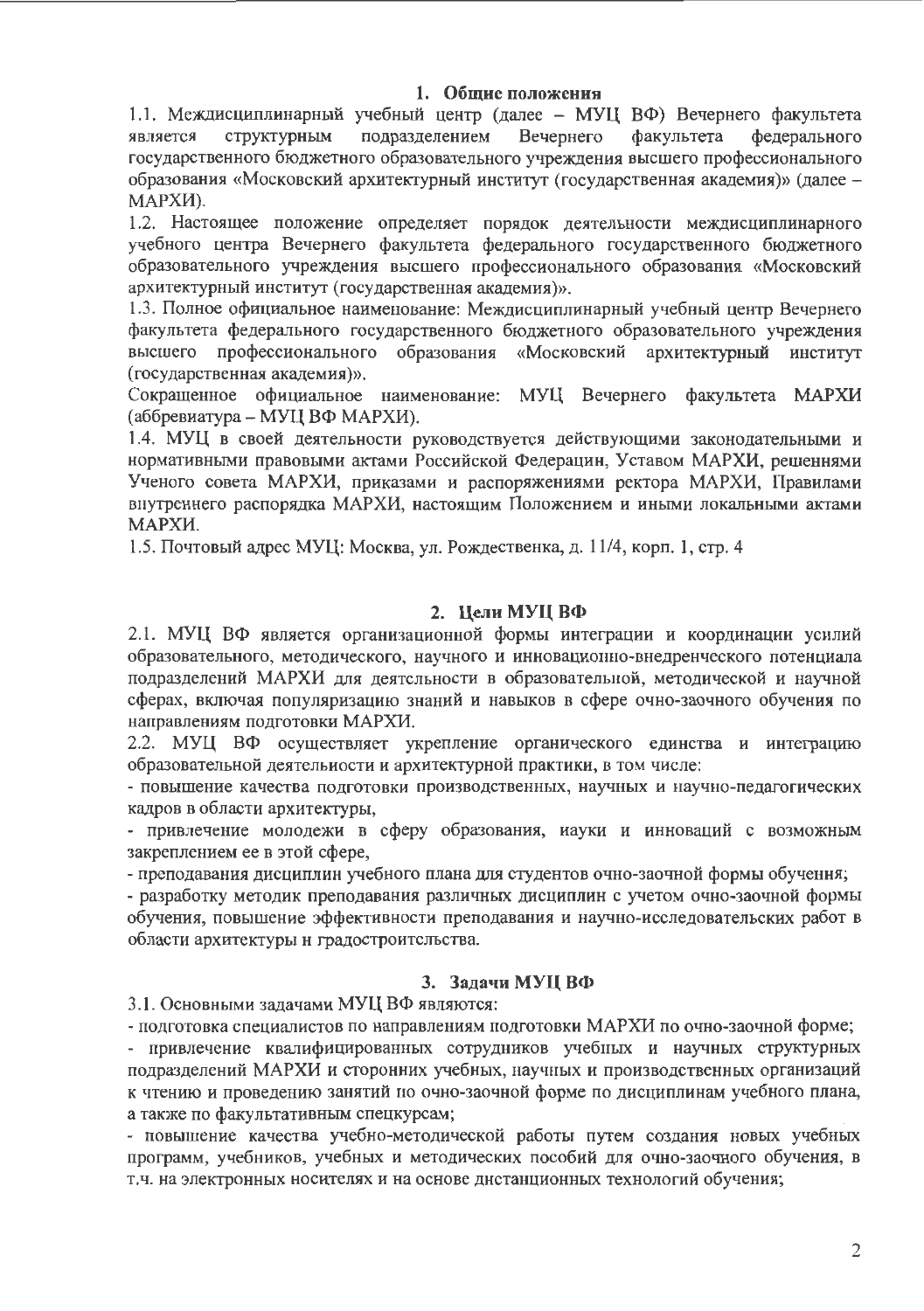- повышение квалификации научно-педагогических кадров МАРХИ в сфере деятельности МУЦ ВФ (в т.ч. в области методик очно-заочного обучения по архитектурному и градостроительному направлениям):

- организация эффективного взаимодействия с другими подразделениями МАРХИ и других вузов для реализации студенческого обмена и участия в обучении бакалавров и магистров;

- укрепление материально-технической базы образовательного процесса по очно-заочной форме обучения:

- обеспечение взаимодействия фундаментальных и прикладных исследований с программами дисциплин учебного плана;

- проведение и развитие научных и методических исследований и разработок;

- совершенствование информационного обеспечения научного, образовательного и методического процессов;

- содействие внедрению в практику полученных результатов научных и проектиых исследований и разработок, включая их возможную коммерциализацию.

### 4. Функции МУЦ ВФ

4.1. Основными направлениями деятельности МУЦ ВФ являются:

- совершенствование системы подготовки, переподготовки и повышення квалификации специалистов в области архитектуры и градостроительства на основе совершенствования методической базы образовательного процесса и связи с практикой (в т.ч. путем приглашения опытных специалистов-практиков);

- выполнение научно-исследовательских работ и использование их результатов путем внедрения их в учебный процесс.

4.2. Для реализации указанных направлений МУЦ выполняет следующие функции:

- развивает и внедряет в учебный процесс по очно-заочной форме обучения новые учебнометодические материалы;

- определяет новые перспективные направления подготовки специалистов;

- осуществляет интеграцию кадровых потенциалов подразделений МАРХИ и организаций архитектурного комплекса города Москвы;

- оказывает содействие совершенствованию инфраструктуры в образовательном и научном процессах.

#### 5. Структура и управление МУЦ ВФ

5.1. Общее и непосредственное руководство и контроль за деятельностью МУЦ ВФ осуществляет декан Вечернего факультета МАРХИ.

5.2. Декан Вечернего факультета как непосредственный руководитель МУЦ ВФ несет персональную ответственность за:

- результаты деятельности МУЦ в соответствии с действующим законодательством РФ;

- несвоевременное и некачественное выполнение задач, возложенных на МУЦ ВФ;

- неисполнение и ненадлежащее исполнение своих должностных обязанностей в

соответствии с действующим законодательством и локальными актами МАРХИ;

- последствия принимаемых им решений, сохранность и эффективное использование имущества;

- правонарушения, совершаемые в процессе осуществления своей деятельности, в пределах, определенных действующим административным, уголовным и гражданским законодательством РФ;

- несоблюдение работниками МУЦ ВФ Правил внутреннего распорядка, охраны труда и мер пожарной безопасности в пределах локальных нормативных актов МАРХИ.

5.3. Декан Вечернего факультета как непосредственный руководитель МУЦ ВФ в пределах своей компетенции издает распоряжения и дает указания, обязательные для всех работников МУЦ ВФ, а также осуществляет проверку их исполнения.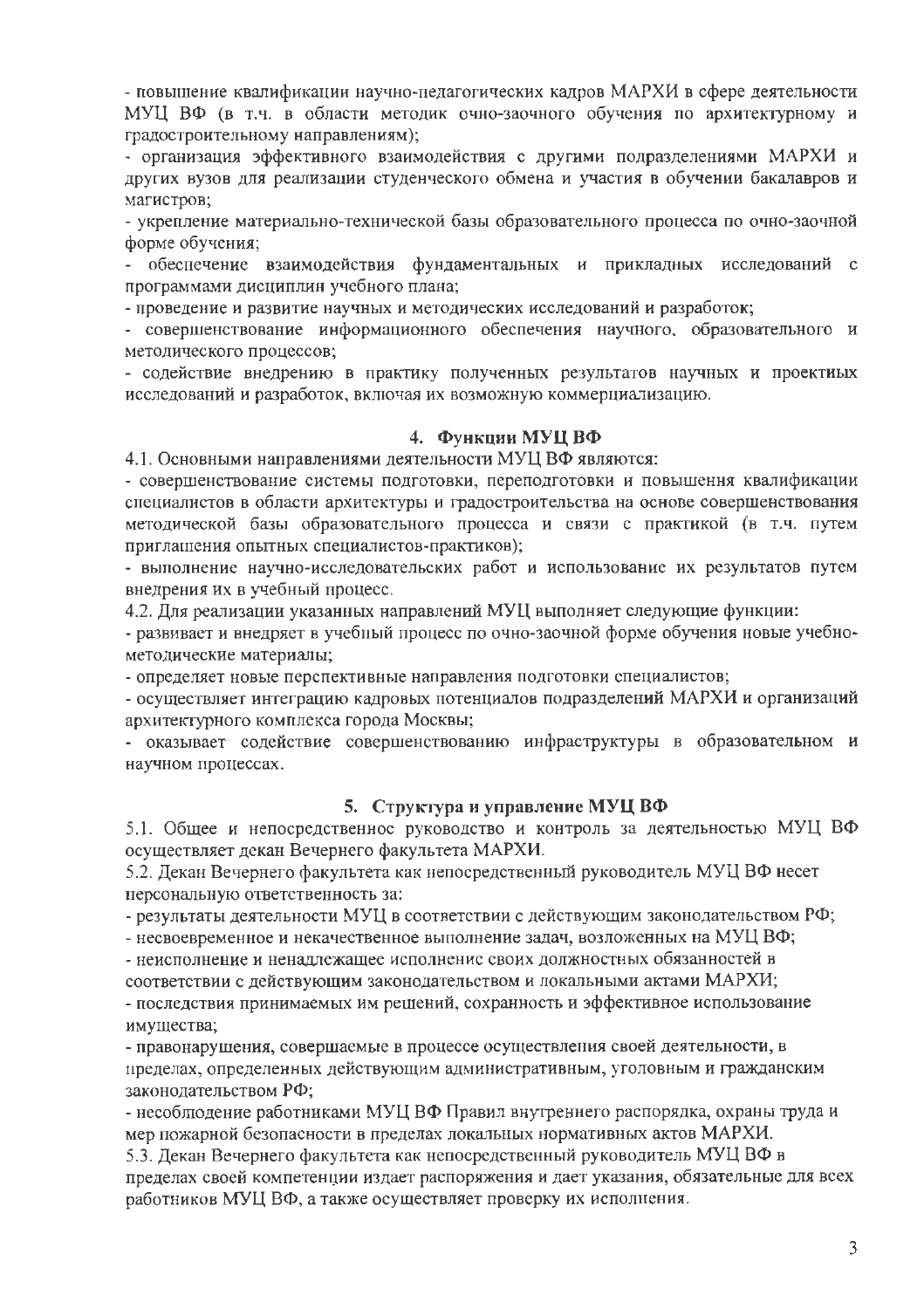5.4. Штатное расписание МУЦ ВФ утверждается ректором МАРХИ на основании представления декана Вечернего факультета.

5.5. Кадровый состав МУЦ ВФ комплектуется из числа штатных сотрудников и временных педагогических кадров. Штатные сотрудники работают на постоянной основе. 5.6. Педагогические кадры МУЦ ВФ могут состоять из ППС МАРХИ и учебно-

вспомогательного персонала, а также представителей других организаций, привлекаемых на имеющиеся педагогические ставки на основе трудовых договоров.

5.8. Для выполнения отдельных заданий и работ в МУЦ ВФ могут привлекаться отдельные исполнители на основе гражданско-правовых договоров в порядке, установленном законодательством РФ.

5.9. МУЦ ВФ ведет документацию в соответствии с Инструкцией по делопроизводству и номенклатурой дел МАРХИ.

5.10. МУЦ ВФ отчитывается о проделанной работе на заседании методического совета Вечернего факультета.

5.12. Работники МУЦ ВФ принимаются на работу на условиях трудового договора, по представлению декана Вечернего факультета, согласованного с заведующими кафедрами. 5.13. Деятельность, квалификационные требования, права, обязанности и ответственность за должностные нарушения работников МУЦ ВФ определяются должностными инструкциями.

5.14. Должностной оклад устанавливается в соответствии с формой и системой оплаты труда, принятой в МАРХИ. Оплата труда работников МУЦ ВФ может включать в себя выплаты стимулирующего характера, доплаты и надбавки, устанавливаемые приказами ректора МАРХИ по представлению декана Вечернего факультета.

5.15. Продолжительность и распорядок рабочего дня, порядок предоставления выходных дней, отпусков и другие вопросы трудовой деятельности работников МУЦ ВФ регулируются действующим законодательством РФ, Правилами внутреннего распорядка МАРХИ и иными локальными актами МАРХИ.

5.16. Работники МУЦ ВФ несут ответственность за разглашение охраняемой законом тайны (служебной, коммерческой, экономической, разглашение персональных данных работников) в соответствии с законодательством РФ.

## 6. Права заведующего МУЦ

Декан Вечернего факультета на правах непосредственного руководителя МУЦ ВФ имеет право:

6.1. Действовать от имени МУЦ ВФ, представлять интересы МУЦ ВФ во взаимоотношениях со структурными подразделениями МАРХИ по направлениям деятельности МУЦ ВФ, а также сторонними организациями по заданию ректора МАРХИ, а также проректора по учебной работе МАРХИ в пределах своей компетенции.

6.2. Запрашивать в подразделениях МАРХИ документы и сведения, необходимые для реализации задач, возложенных на МУЦ ВФ.

6.3. Знакомиться с проектами решений ректора МАРХИ, проректора по учебной работе, касающихся МУЦ ВФ.

6.4. Принимать непосредственное участие в работе методического совета Вечернего факультета и в совещаниях по вопросам, связанным с деятельностью МУЦ ВФ.

6.5. Вносить декану Вечернего факультета предложения по совершенствованию работы МУЦ ВФ и устранению имеющихся недостатков, а также предложения о приеме, переводе, увольнении работников МУЦ ВФ, об установлении работникам МУЦ доплат, надбавок стимулирующего характера, о поощрении работников и наложении на них взысканий.

6.6. Осуществлять взаимодействие с руководителями структурных подразделений МАРХИ.

6.7. Подписывать и визировать документы в рамках своей компетенции.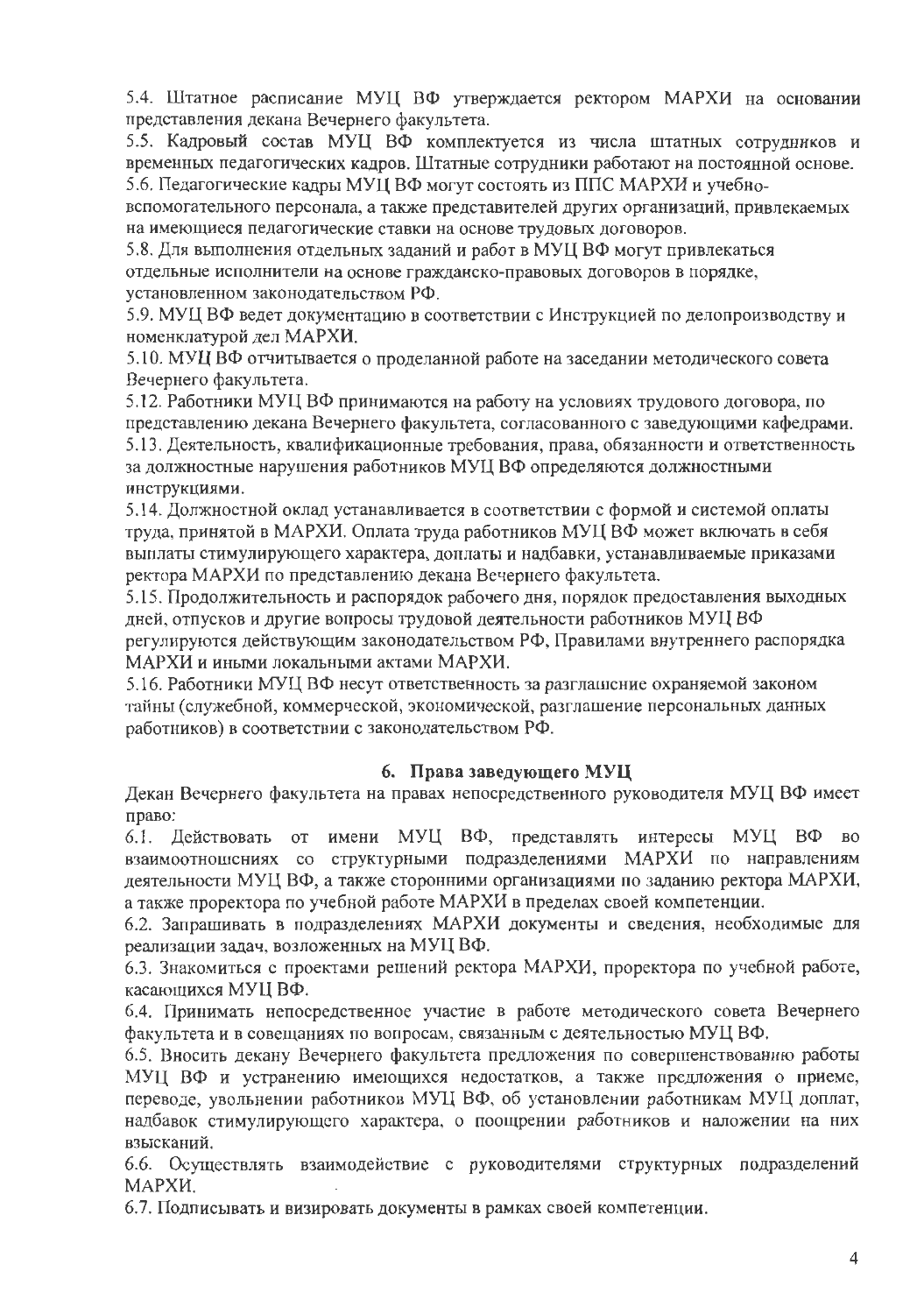## 7. Обязанности заведующего МУЦ

7.1. Декан Вечернего факультета как непосредственный руководитель МУЦ ВФ обязан:

- обеспечивать руководство всей деятельностью МУЦ ВФ и эффективное использование его ресурсов;

- руководить формированием годовых и перспективных планов работы МУЦ ВФ, нести ответственность за их реализацию;

- руководить выполнением намеченных программ;

- регулировать производственные отношения между работниками МУЦ ВФ;

- эффективно и целевым образом использовать штаты и материально-техническую базу;

- организовать ведение отчетности.

## 8. Финансово-экономическая деятельность МУЦ ВФ

8.1. Хозяйственная деятельность МУЦ ВФ осуществляется на материально-технической базе МАРХИ, а также созданной за счет средств, полученных от прииосящей доход деятельности Вечернего факультета.

8.2. Источниками формирования имущества и финансов, находящихся в подчинении МУЦ ВФ, являются:

получаемые осуществления платной образовательной, средства, **OT** предпринимательской и иной деятельности Вечернего факультета, предусмотреиной законодательством Российской Федерации;

- добровольных пожертвований и целевых взносов юридических и физических лиц;

- средств других источников, в соответствии с законодательством Российской Федерации. 8.3. Финансово-хозяйственная деятельность МУЦ осуществляется в соответствии со сметой доходов и расходов Вечернего факультета и штатным расписанием МУЦ ВФ, согласованным и утвержденным в установленном порядке.

8.4. Центр имеет право на распоряжение средствами полученными от приносящей доход образовательной деятельности Вечернего факультета, а также от реализации научнообразовательных проектов и программ, от предпринимательской и иной деятельности, после отчислений, установленных головной организацией МАРХИ в соответствии с утвержденной сметой на данную программу (проект) перечисленных видов деятельности.

8.5. Форма, система и оплата труда, а также надбавки и премии сотрудников МУЦ ВФ устанавливаются приказом ректора МАРХИ в соответствии со штатным расписанием и сметой доходов и расходов по представлению декана Вечернего факультета.

8.6. За сохранность и эффективное использование имущества, находящегося в пользовании МУЦ ВФ, несет ответственность директор МУЦ ВФ.

## 9. Делопроизводство МУЦ ВФ

9.1. Делопроизводство в МУЦ ВФ ведется в полном соответствии с номенклатурой дел МАРХИ и ииструкцией по делопроизводству.

## 10. Взаимодействие с другими подразделениями МУЦ ВФ

10.1. МУЦ ВФ взаимодействует со структурными подразделениями МАРХИ, организациями и учреждениями по вопросам деятельности МУЦ ВФ в различных формах в случаях необходимости решения задач и функций, возложенных на МУЦ ВФ.

## 11. Порядок виесения изменений в настоящее Положение

11.1. Внесение изменений и дополнений в настоящее положение осуществляется путем подготовки проекта новой редакции положения, которую осуществляет директор МУЦ BФ.